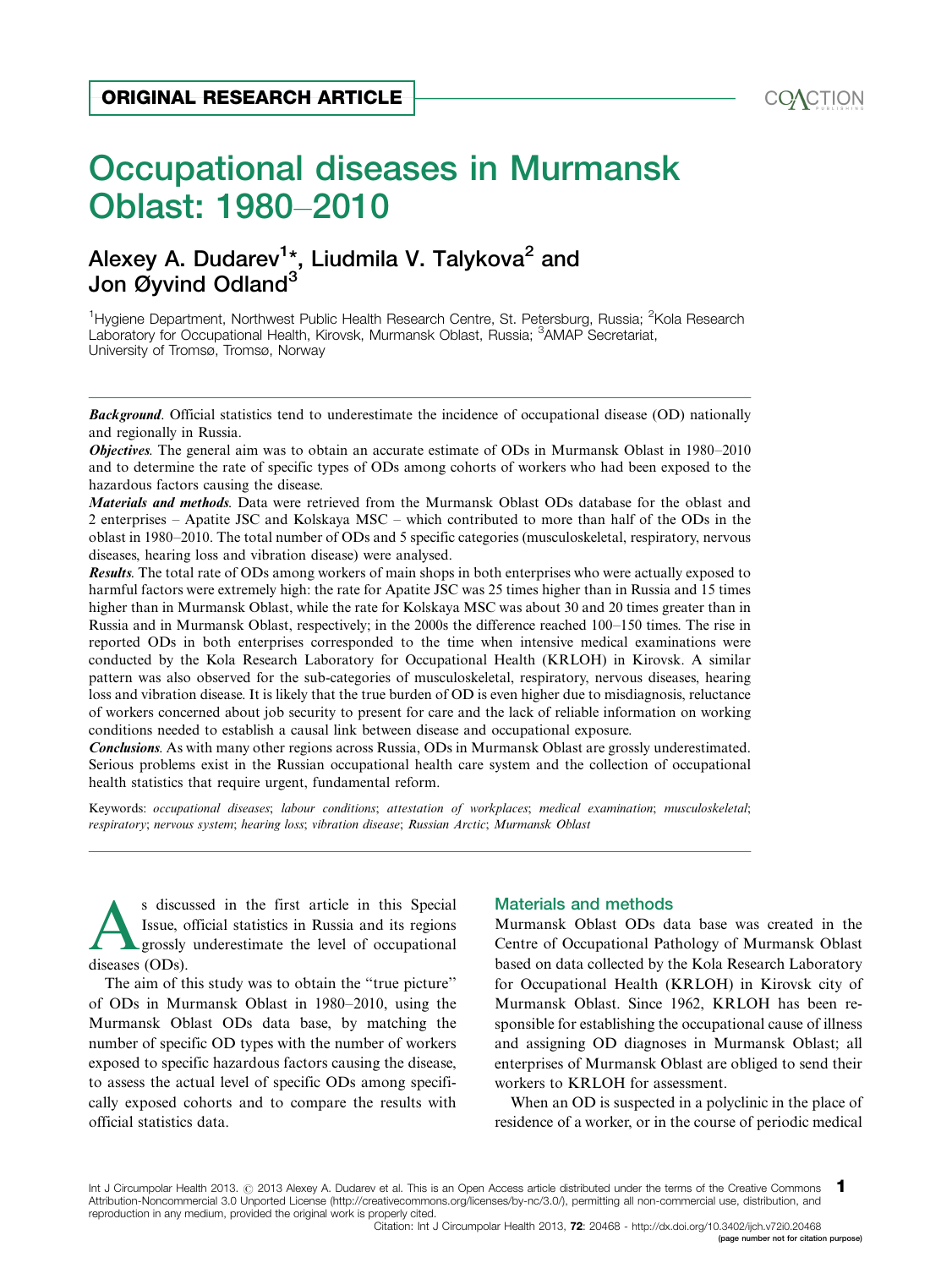examination of workers conducted at the industrial enterprises, the patient is referred to KRLOH for assessment, which includes reviewing the hygienic characteristic of the workplace (prepared by the local unit of the state sanitary service), detailed medical examination by specialists in occupational medicine, and a battery of clinical and laboratory tests.

The computer database was generated in 2001. It contains all confirmed ODs in Murmansk Oblast retrospectively to 1943, and is updated annually. For the period 1980-2010, the database contains the records of 3,575 persons, with an average age of 48.4 years at registration, and an average duration of work of 15-20 years. Information on each patient includes name, age, gender, enterprise, shop (workplace), occupation, occupational experience, date of OD registration, diagnoses (may be several), terms of examinations and treatment, and nature of disability.

In this assessment of 30 years of ODs in Murmansk Oblast, OD cases were grouped into 5 main categories (Table I) and averaged over 5-year periods.

Preliminary analysis of the database revealed that 2 enterprises contributed more than half of all ODs cases in Murmansk Oblast during the 30-year period. They are Apatite JSC and Kolskaya MSC (Fig. 1).

Rather than reviewing the entire database, we decided to focus on data from these 2 enterprises only. The following additional types of data were also obtained for analysis:

- a. number of workers in mines and shops (separate from office workers);
- b. number of workers exposed to different hazardous factors (hygienic evaluation of workplaces);
- c. medical examination history of workers;
- d. information on introduction of new equipment and new technologies;
- e. information about change of management, replacement of medical experts and any unusual political or economic changes.

Kolskaya MSC is an enterprise for extraction and processing of sulphide copper-nickel ores in the Kola Peninsula, around the settlements of Nickel and Zapolarniy, and in Norilsk. Kolskaya MSC includes the Severonickel industrial complex (which averaged some 13,000 workers over the 30 years) and the Pechenganickel industrial complex (with an average workforce of about 7,000). These industrial complexes carry out extraction and ore processing. Further stages of refinement of nickel and copper are carried out in Monchegorsk city.

Apatite JSC, with about 20,000 workers, is a miningchemical complex composed of several mines for extraction and 3 concentrating factories for processing of apatite-nepheline raw materials close to Kirovsk city.

Table I. Occupational diseases in Murmansk Oblast database, grouped into 5 categories

| Group | Occupational diseases                        | $ICD-10$<br>code |
|-------|----------------------------------------------|------------------|
| 1     | Vibration disease                            | T75.2            |
| 2     | Noise related                                |                  |
|       | Sensorineural hearing loss                   | H90              |
|       | Noise effects on inner ear                   | H83.3            |
| 3     | Nervous diseases                             |                  |
|       | Nerve, nerve root and plexus disorders       | G50-G59          |
|       | Peripheral neuropathies                      | G60-G64          |
|       | Diseases of myoneural junction and<br>muscle | G70-G73          |
|       | Dorsalgia                                    | M <sub>54</sub>  |
| 4     | Respiratory diseases                         |                  |
|       | Chronic rhinitis, nasopharyngitis and        | J31              |
|       | pharyngitis                                  |                  |
|       | Chronic laryngitis and laryngotracheitis     | <b>J37</b>       |
|       | Unspecified chronic bronchitis               | J42              |
|       | Bronchial asthma                             | .I45             |
|       | Lung diseases due to external agents         | J60-J70          |
|       | Other interstitial pulmonary diseases        | J84              |
| 5     | Musculoskeletal diseases                     |                  |
|       | Arthrosis                                    | M15-M19          |
|       | Other joint disorders                        | M20-M25          |
|       | Spinal osteochondrosis                       | M42              |
|       | Spondylopathies                              | M45-M49          |
|       | Other dorsopathies                           | M50-M54          |
|       | Disorders of muscles                         | M60-M63          |
|       | Disorders of synovium and tendon             | M65-M68          |
|       | Other soft tissue disorders                  | M70-M79          |
|       | Osteonecrosis                                | M87              |

The KRLOH has carried out the evaluation of hygienic working conditions occasionally in some shops of Apatite JSC since the 1960s, and in Kolskaya MSC since the mid-1970s. The KRLOH has also carried out investigations at both enterprises since the mid-1990s, as part of the obligatory evaluation process, whereby workplaces are graded as to whether they are optimal, acceptable or hazardous.

The work environment in the main shops of Apatite JSC and Kolskaya MSC could be characterised as substandard and hazardous. Occupational hygiene limits (e.g. on vibration, noise, air dust and chemical agents, and microclimate) are routinely exceeded manifold. Little improvements have occurred over the 30-year study period (1980-2010). The only exception is the vibration factor (and partially hard manual job) in underground mines which have significantly lowered after 2002 as a result of purchasing modern foreign machines.

The KROLH has carried out medical examination of workers in Apatite JSC since the mid-1990s, and in Kolskaya MSC since 2004. Prior to that, episodic medical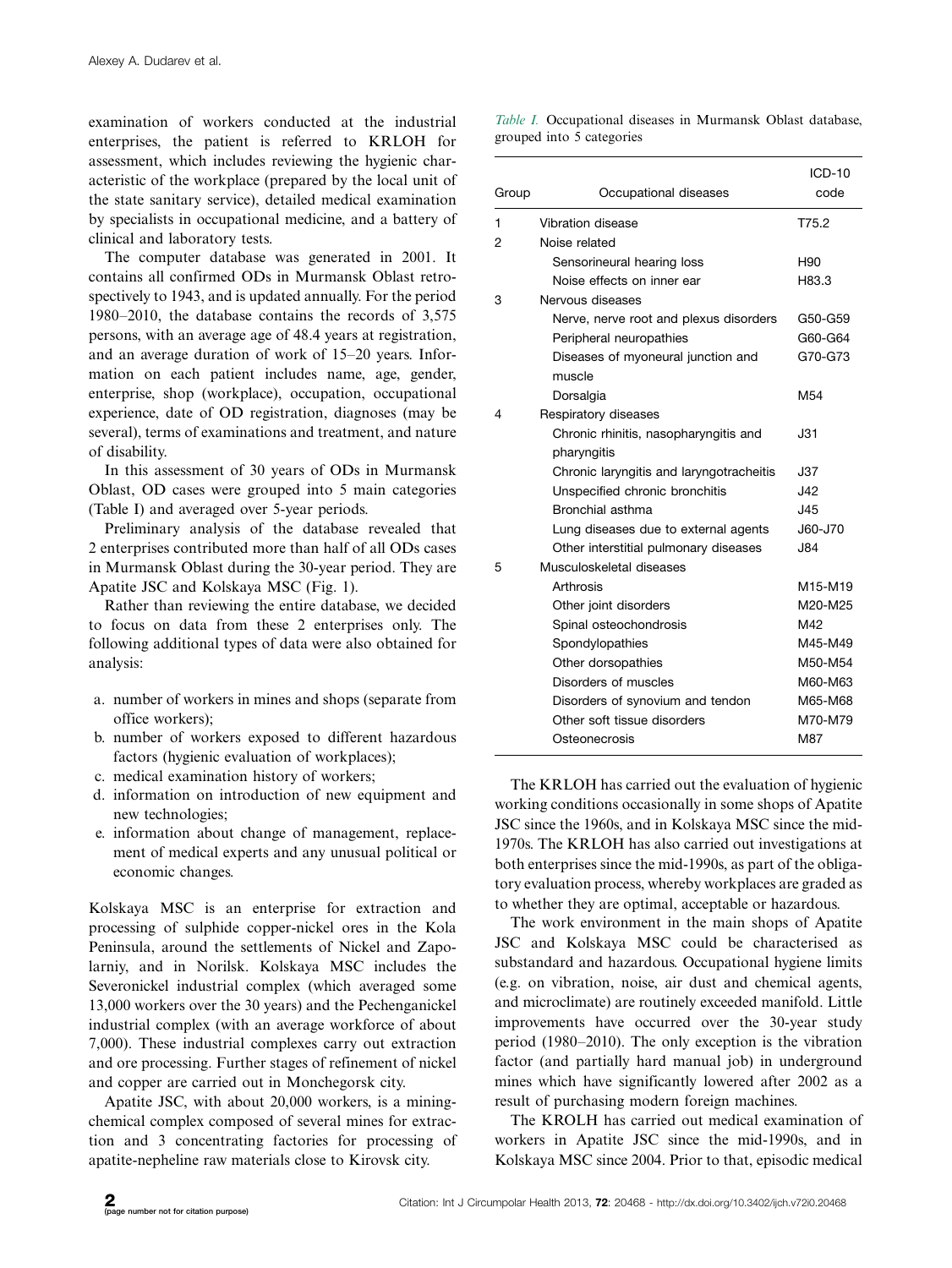

Fig. 1. Distribution of patients with diagnosis "OD" among enterprises of Murmansk Oblast in 1980-2010.

examinations of workers were conducted as part of some scientific research projects.

The next step of our study was to match the number of specific OD type with the number of workers exposed to the specific hazardous factor causing the disease and to assess the actual level of specific ODs among specifically exposed cohorts.

### Results and discussion

The rate of ODs in Murmansk Oblast based on the KRLOH database over the 30-year study period is compared with the Russian national official statistics in Fig. 2.

The observed increase in Murmansk Oblast is likely the result of more intensive monitoring of workers with detailed medical examinations. This phenomenon is observed elsewhere in Russia, and is discussed in the first article of this Special Issue.

The changes in the relative proportion of ODs according to diagnostic groups are shown in Fig. 3. The proportion of musculoskeletal diseases among all ODs increased significantly from 15 to 18% in the 1980s, to 35% in 1990s and 44% in 2000s. There was a corresponding decrease in the share of nervous system diseases. Vibration disease also decreased from about 20% in the 1980s to 10-12% in the 2000s. Respiratory diseases and hearing loss remains relatively stable.

The age distribution of patients with OD diagnosis is shown in Fig. 4. There appears to be a shift towards a higher proportion of older patients. Possible explanations include the ageing of the work force and reluctance of younger workers with signs and symptoms of OD to present for care.

In presenting the rate of ODs in Apatite JSC and Kolskaya MSC, we used the actual population at risk, that is, the total number of workers exposed to one or more specific hazardous factors, as the denominator. This amounts to 6,000-9,000 workers in Apatite JSC and 7,000-10,000 workers in Kolskaya MSC during the study period. In Fig. 5 the rate of new ODs (including poisonings) in Apatite JSC and Kolskaya MSC (per 10,000 main shops workers) is compared to Murmansk Oblast based on the Kirovsk database, and official statistics for Russia nationally.

It is evident that the OD levels in both enterprises are extremely high compared to Murmansk Oblast and Russia. Averaged over the 30 years, the rate in Apatite JSC was 25 times higher than in Russia and 15 times higher than in Murmansk Oblast; for Kolskaya MSC it was 30 and 20 times greater than in Russia and Murmansk Oblast, respectively. Considering only the 2000s, the difference reached 100-150 times. Much of the recent increase in Kolskaya MSC since 2006 can be attributed to the start of medical examination of workers by KRLOH experts who have special expertise in occupational medicine than regular primary care doctors that the workers consult. For Apatite JSC, an increase can be observed already in 1996-1997, about the same time when KRLOH specialists began full-fledged examination of workers.



Fig. 2. Rate of new cases of occupational diseases (including poisonings) per 10,000 workers in Murmansk Oblast compared to Russia, 1980-2009.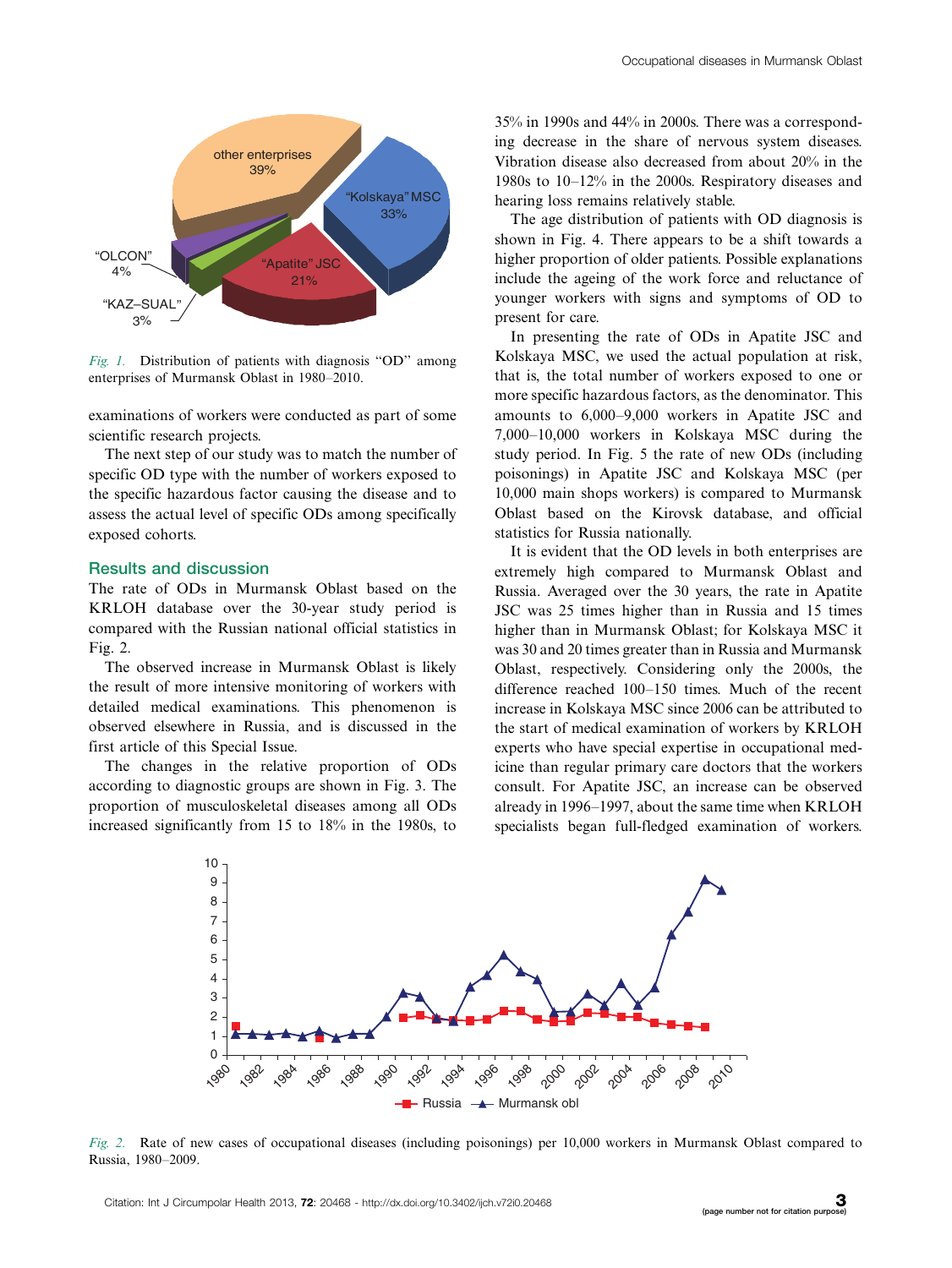

Fig. 3. Change in relative proportions of occupational diseases by diagnostic categories.



Fig. 4. Age distribution of patients with occupational diseases in Murmansk Oblast, 1980-2010.



Fig. 5. Rates of occupational diseases (per 10,000 workers) in Apatite JSC, Kolskaya MSC, Murmansk Oblast and the Russian Federation, 1980-2010.

In 1998, administrative and staff changes (including resignation of the chief physician) at KRLOH led to the decline in the quality and quantity of services provided, a situation not rectified until the early part of the 2000s.

It should be noted that the Murmansk Oblast data and Russian national data use all workers as the denominator, the majority of whom may not have any exposure to workplace hazards. The number of workers in Kolskaya MSC and Apatite JSC was no more than 10% of the total number of workers in Murmansk Oblast, but they contributed to more than 50% of the reported ODs.

There are some differences between the pattern of ODs in Apatite JSC and Kolskaya MSC. Musculoskeletal diseases, hearing loss and vibration disease are predominant in Apatite JSC while respiratory diseases constitutes up to 50-55% of cases in Kolskaya MSC.

The number of workers exposed to local vibration was 700-1,000 in Apatite JSC and 300-400 in Kolskaya MSC. The rate of vibration disease per 10,000 workers exposed for the 2 enterprises are shown in Fig. 6. Again, the beginning of involvement of KRLOH in intensive examinations corresponded to rises in rates in Kolskaya MSC in the mid-2000s and the mid-1990s in Apatite JSC. Gradual transition to modern foreign machines (with low vibration) began in 2002, but these have not completely replaced manual drilling, which uses old, hard vibrating equipment, and vibration remains a health hazard for these workers.

Hard physical work in conditions of general vibration, low temperature and high humidity results in diseases of the musculoskeletal system, especially those affecting the vertebral column and joints. Quite often doctors in municipal polyclinics attribute musculoskeletal diseases to old age, and not to occupational risk factors, such as a fixed or compelled pose, prolonged lifting and moving of heavy weights. Musculoskeletal pathology is closely connected with disorders of the peripheral nervous system, so diagnosis of musculoskeletal system OD is frequently placed under the category of nervous system ODs, and vice versa.



Fig. 6. Rate of new cases of vibration disease in Apatite JSC and Kolskaya MSC (per 10,000 workers exposed to local vibration), 1980-2009.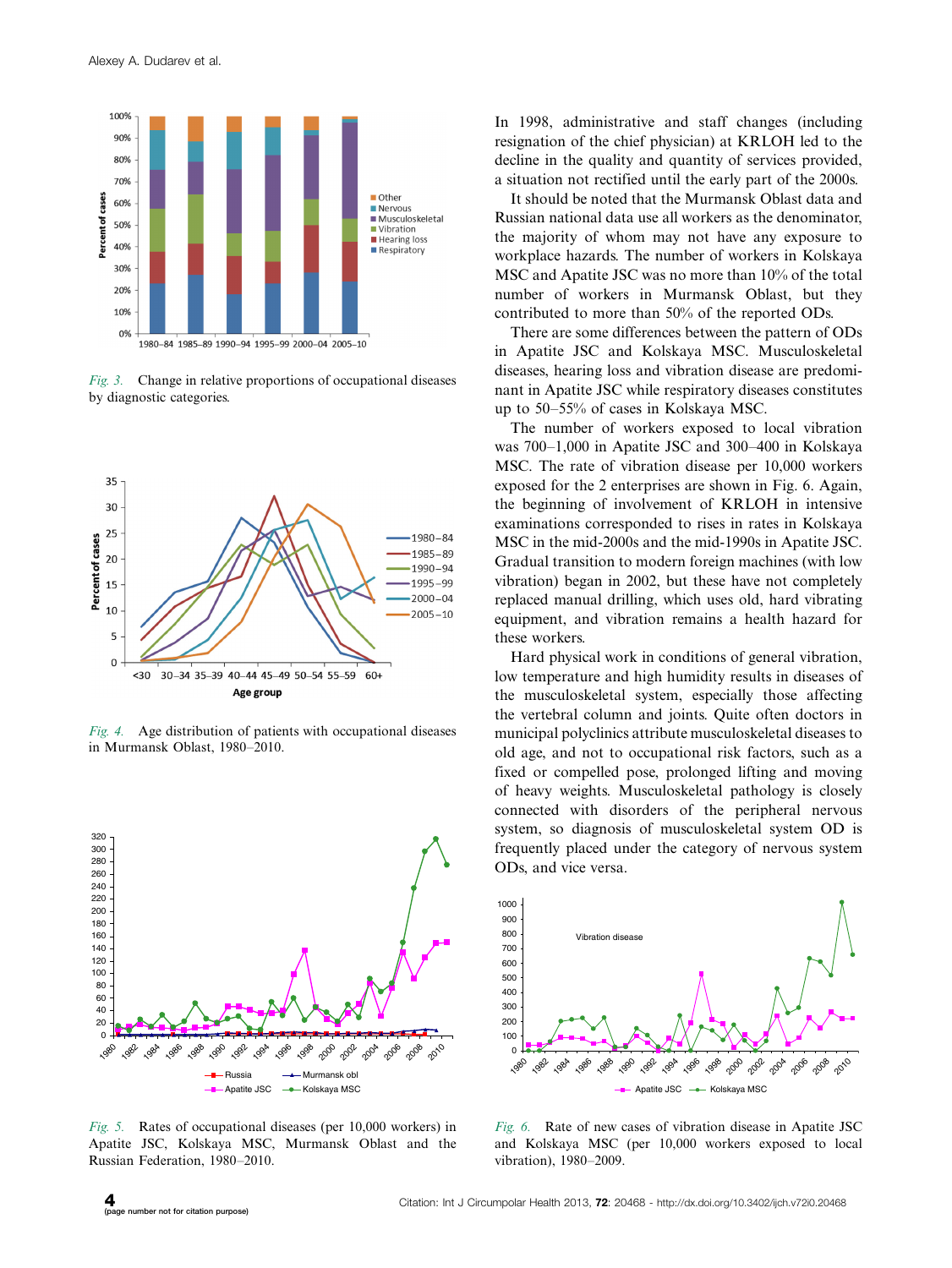The number of workers engaged in heavy physical work during 1980-2009 was 4,000-6,000 in Apatite JSC, and 5,500-8,000 in Kolskaya MSC. Both enterprises showed very low levels (or absence) of musculoskeletal diseases in the 1980s. Among Apatite JSC workers, there was a spike in the mid-1990s, and in both enterprises there were increases starting in the mid-2000s (Fig. 7). The trend for nervous system ODs is very similar to musculoskeletal ODs.

Regarding noise, it is necessary to note that almost all workers employed at the main shops of both enterprises were (and are) exposed to high levels of this factor. The number of workers exposed to noise during 1980-2009 in Apatite JSC was 6,000-9,000, and it was 7,000-10,000 in Kolskaya MSC. For both enterprises, there was a sharp rise in the 2000s, likely due to improvement in detection (Fig. 8).

The number of workers exposed to particulate and chemical air pollution during 1980-2009 was 2,000-2,500 workers in Apatite JSC, and 5,000-7,000 in Kolskaya MSC. In Kolskaya MSC, there were high concentrations of nickel and other hazardous chemical air pollutants in the basic shops, and the rate of respiratory ODs in Kolskaya MSC always exceeded that in Apatite JSC. A short-lived peak in 1996 in Kolskaya MSC was due to the appointment of a pulmonologist in the medicalsanitary unit of the enterprise, but the unit was closed and the pulmonologist departed. The increase in both enterprises in the 2000s was due to increased diagnoses by KRLOH (Fig. 9).

Although obligatory certification of workplaces was introduced in Russia in the mid-1990s, the quality and objectivity of the process influences the number of officially approved OD and their occupational origin. Employers are interested in good reports, and, often, a poor report will result in the hiring of another firm of inspectors who are more likely to be sympathetic and not so stringent in the evaluation. Many such firms exist in

Musculoskeletal system

> 1980 1982 1984 1986 1988 1990 1992 **1994** 1996 1998 200 2002 2004 2006 2008 2010



Apatite JSC -- Kolskaya MSC



Fig. 8. Rate of new cases of hearing loss in Apatite JSC and Kolskaya MSC (per 10,000 workers exposed to noise), 1980- 2009.

Karelia, Moscow, St. Petersburg, Arkhangelsk, and so on catering to the lucrative market in Murmansk Oblast.

### **Conclusions**

The objective of this study was to obtain a truer picture of ODs in Murmansk Oblast than those available from official statistics, making use of the Murmansk Oblast ODs data base. The number of specific OD type was matched with the number of workers exposed to a specific hazardous factor causing the disease to assess the actual level of ODs among specifically exposed cohorts. Detailed analyses were conducted on data from 2 enterprises -Apatite JSC and Kolskaya MSC, which contributed to more than half of ODs of Murmansk Oblast in 1980-2010.

Averaged over a 30-year period, the rate of ODs in Apatite JSC were 25 times higher than in Russia and 15 times higher than in Murmansk Oblast, whereas in Kolskaya MSC the rates were about 30 and 20 times greater than in Russia and Murmansk Oblast, respectively. In both enterprises, there was a notable rise in reported ODs beginning from the years when experienced experts from KRLOH started medical examination of workers. A similar pattern was observed for different categories of



Fig. 9. Rate of new cases of respiratory diseases in Apatite JSC and Kolskaya MSC (per 10,000 workers exposed to particulate and chemical air pollution), 1980-2009.